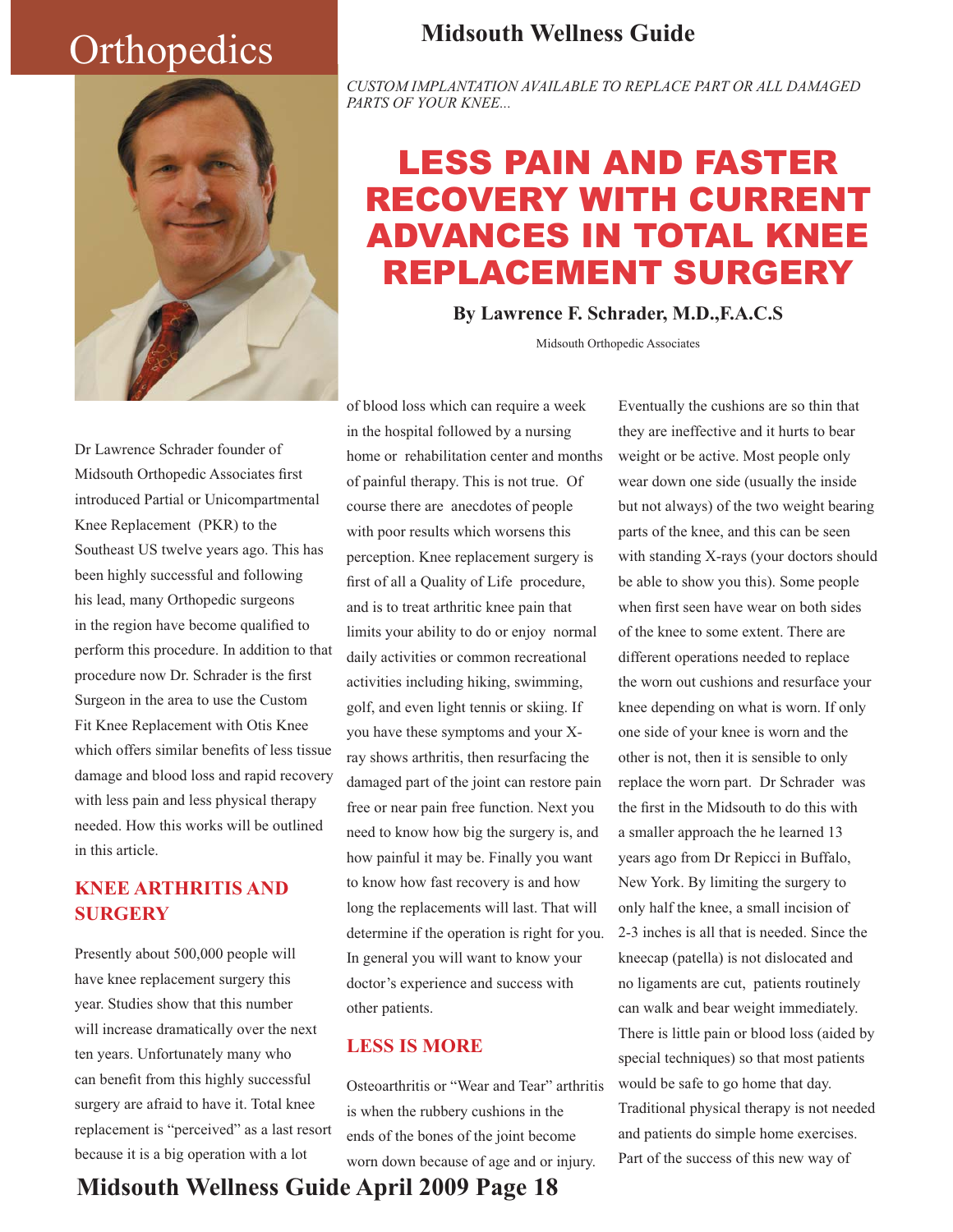doing a partial knee is that the surgeon actually sizes and fits the new implants to your ligaments restoring, your knee to its natural God given alignment not some laboratory "average". This is Anatomic Balancing of your knee and produces less pain and swelling with more rapid return of motion . This also restores your kneecap alignment to your "Normal." Most long term studies show that partial knees have a success rate of about 90% at 10, 15, and 20 years just as total knees do. If a partial knee does fail, it can generally be replaced with a traditional Total Knee with a standard operation.

### **TOTAL KNEES MADE BETTER**

Now these principles are being applied to Total Knee Replacement (TKR). Traditional TKR is done through a much larger incision. The kneecap must be dislocated to get to the whole knee. This may cause much of the pain afterward. Typically long metal guide rods are placed through holes in the end of each bone and are used to apply large metal guides that are set to "average" alignment. The bone is measured for size, and the ends of the bones are "shaved" to fit the new pieces. The surgeon uses his or her judgment to adjust a few of these, but the guides determine the rest based on the average bone. The pieces generally fit well but when the new cushions are applied, the ligaments are either too tight or loose on either side and the general solution is to cut what is tight to balance the knee. While the new knee is applied to the bones well, it does not match your normal knee alignment, so ligaments are cut to make you fit the new knee. Clearly this might be expected to cause pain and make return of motion difficult,

# **Midsouth Wellness Guide**

including how your kneecap works. Typically after surgery up to several units of blood are lost, which infrequently will require transfusion. Discharge averages 4 days and therapy is often forceful and painful which may be attributed to the cut ligaments or kneecap. Each surgeon approaches this differently.

## **COMPUTER ASSISTED CUSTOM IMPLANTATION**

You might think computerized or robotic surgery in the operating room could be used to fix this, but this is expensive and slow and still relies on surgeon "judgment" to prepare the knee. Results have not produced better alignment or function, and these are based on average or ideal bone position and do not solve the ligament problem.

Now we have a useful way to have the computer assist us. We can actually have the computer model your knee and build a useful, patient specific guide that the surgeon can used to accurately resurface your knee to its normal position based on your ligaments. Using the OTIS KNEE TECHNIQUE we now have a way to custom fit a total knee to you, and only you, just like the partial knee.

#### **HOW DOES IT WORK?**

First an MRI scan is taken of your arthritic knee. I have been using the OTIS KNEE TECHNIQUE which is presently the first and the only system to use ligament or anatomic alignment for your knee. With the scan, the computer makes a 3-dimensional model of your arthritic knee. Then it rebuilds it back to your "Normal" by removing bone spurs and calcium deposits and filling in bone and cartilage defects to restore

your knee with ligaments intact. Now, the computer can build a guide that fits on your arthritic knee and allows the surgeon to shave off the precise amount of bone to fit your new knee in the exact position and the exact size that restore your knee to normal (custom) alignment for you. Technically, besides choosing the correct size, there are six variables that are determined for each side of the knee. So excluding thickness of the cushion, fourteen positions are determined and built into one guide at the top and one at the bottom. This process takes about 3 weeks and then the surgeon and hospital receive the custom guides.

These guides are much smaller than traditional instrumentation so that they can be used with techniques that minimize kneecap displacement. They do not require large holes for guide rods, which reduces bleeding and other complications caused by the rods. The guides fit precisely so there is no guesswork and the surgeon can proceed much more rapidly shortening surgical time. When the new cushions are applied, there are no adjustments needed to be made as the position was created to accommodate your ligaments. The final thickness of the cushion is determined and the pieces are fixed in position. The closure is generally simpler, as fewer things were surgically cut.

## **NORMAL ALIGNMENT/ FASTER LESS PAINFUL RECOVERY**

My patients receive a device that puts local anesthetic into the knee to minimize pain after surgery. In addition, when possible in surgery, a process is used on a small portion of your blood to extract Continued On Next Page